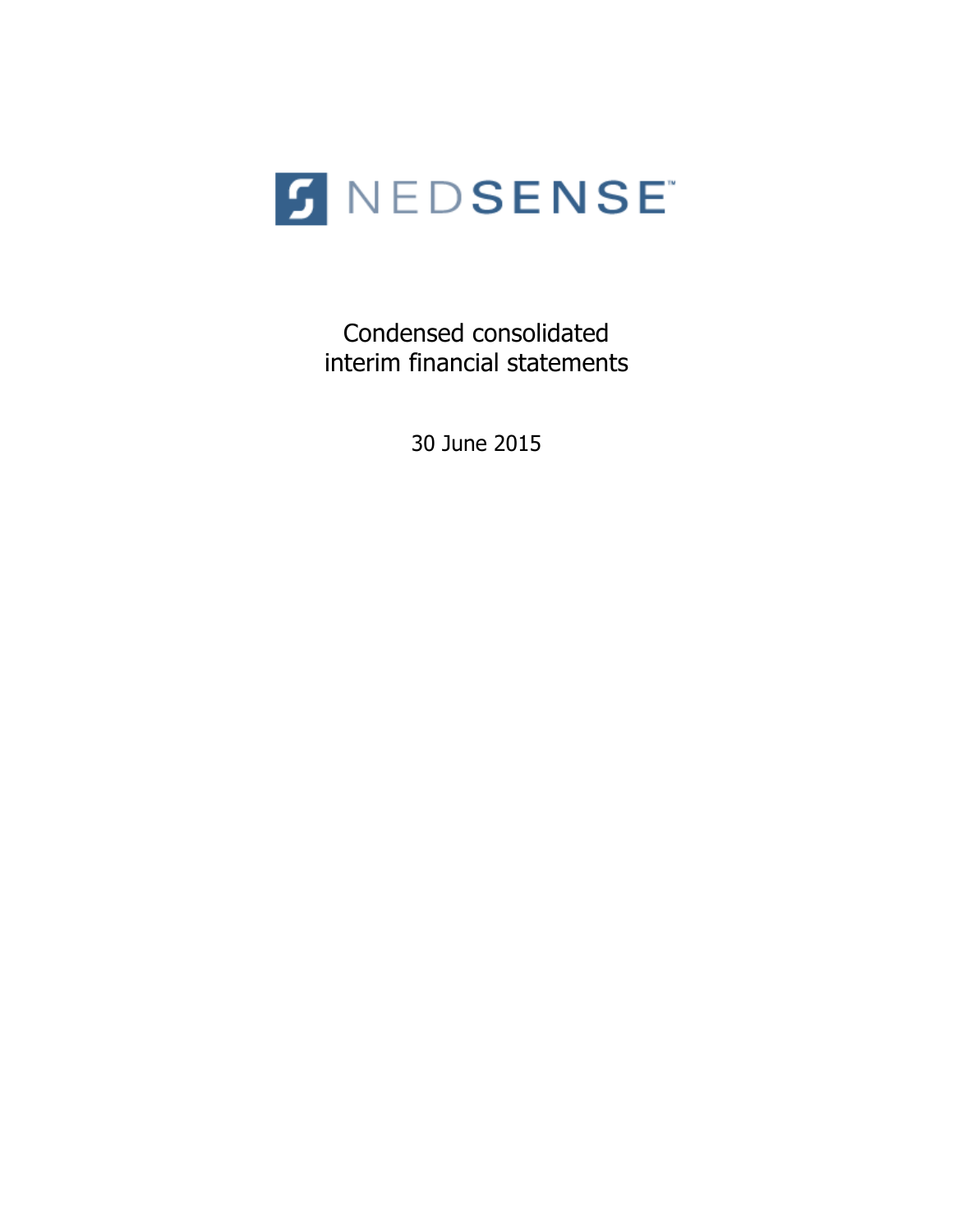### Report of the Board of Directors

#### **First half 2015**

This report covers the business activity and financial results of NedSense enterprises n.v. (the 'Company' or 'NedSense') for the half-year ended 30 June 2015.

#### **Strategy**

In October 2014, NedSense finalized the sale of the NedGraphics division, an important milestone in the transformation of the company to allow full focus on the development of its Loft division. The sale and purchase agreement (the "SPA") with the buyer, Constellation Software Inc. ("CSI") headquartered in Toronto, Canada, was announced in August 2014 and the sale was unanimously approved by the extraordinary shareholders' meeting held on October  $7<sup>th</sup>$ , 2014. The transaction was completed on October 8<sup>th</sup>, 2014 at a purchase price of EUR 7,525,000.

On closing, NedSense received an initial payment of EUR 5,883,092 in cash. The holdback amount of EUR 1,641,908 mainly consisted of the balance of tangible assets and liabilities as agreed in accordance with the SPA (the outcome of such calculation the 'NTA Amount') while the remaining amount was meant to cover any claims CSI might have under the SPA.

The SPA provides for a mechanism to finally determine the NTA Amount. On June 29<sup>th</sup> 2015, NedSense and CSI reached agreement about the final NTA Amount as well as a final release of all claims CSI could have under the SPA. The final pay-out equals EUR 250,000. This amount is in line with NedSense' management expectations and processed in the 2014 financial statements. The loss on disposal of the NedGraphics division amounts to EUR 926 thousand.

After the successful launch of its highly innovative 3D technology, NedSense has continued its focus on the development of the Loft suite of products. Customers can access and use the products through multiple internet supported devices, be it PC's or tablets. Loft has already shown its ability to execute in furniture retail (with implementations at Crate & Barrel, Havertys, Trendhopper, Carpet Court, and DFS) as well as manufacturers (with implementations at Kravet, Donghia, Leolux, Thonet and Rubelli). LOFT is continuing its growth in market share in the home furnishing industry.

In H1 2015, the Loft core technology, '3D modeling and rendering from 2D images' was patented by the US patent and trademark office. A continuation of the patent has already been filed.

In line with current technology developments Loft has launched a first version of its roOomy platform in H1 2015. RoOomy connects home furnishings retailers and the real-estate community with consumers at the moment they are considering a home purchase or property rental, creating a new sales channel for brokers, developers and retailers. Real-estate brokers and property owners can use roOomy by subscription to virtually stage their listings at low cost with furnishing products from participating brands. RoOomy's virtual staging technology is a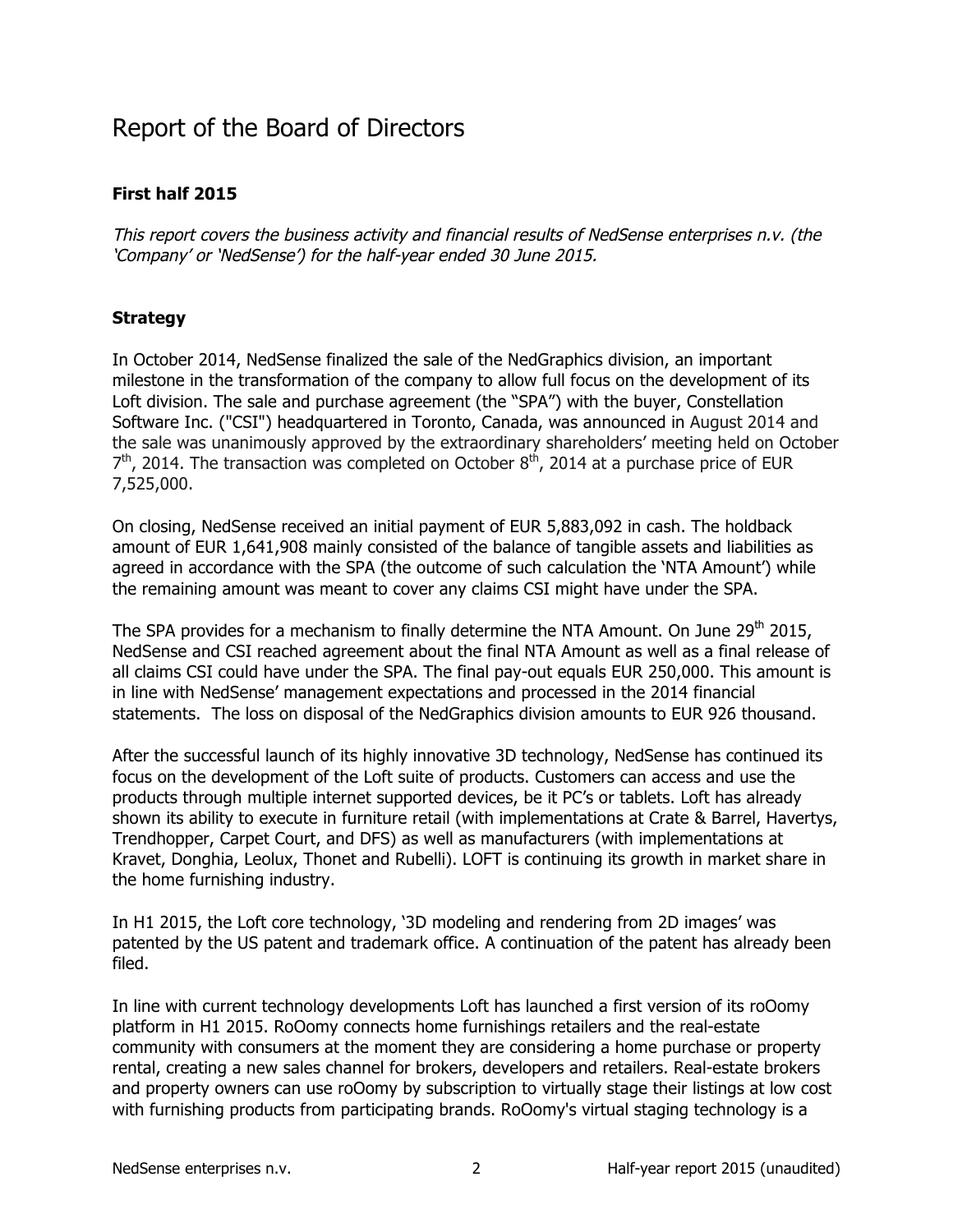breakthrough for the real estate industry where it is widely acknowledged that staged properties sell better. In turn, consumers can view 3D room environments of real estate listings in roOomy, and re-decorate them in a few clicks with furnishings from participating brands. Over 17 leading US retail brands have already signed on as affiliates, making their products available for 'e-decoration' and promotion in the roOomy app. The company is currently working with leading real estate companies in the US, rolling out roOomy to their agents.

Although growth for the Loft division was foreseen, revenue for H1 2015 decreased versus the same period in 2014. The decrease in revenue is due to the company transitioning away from customized implementations of Loft, to focus on managing the roOomy platform with a subscription and referral fee business model.

#### **Financial results**

NedSense ended the first half of 2015 with a net loss of  $€1,900$  thousand (first half 2014:  $E1,712$  thousand loss). The decreased result is mainly the combination of an increased LOFT operating loss and higher finance costs, partially offset by an increased result from discontinued operations.

NedSense realized a gross profit of €102 thousand compared to €187 thousand in the first half of 2014, a decrease of  $45%$ .

The Loft division reported sales of  $€156$  thousand as compared to  $€271$  thousand in the first half of 2014. Due to a combination of the decrease in sales, as well as higher operating expenses, the segment's loss from operations was  $\epsilon$ 1,098 thousand negative (first half 2014:  $€683$  thousand negative).

The Other operating segment includes the activities of the holding and the discontinued operation Dynamics Perspective.

#### **Cash flow**

The operational cash flow in the first half of 2015 amounted to  $€870$  thousand negative (first half 2014: €1,262 thousand positive). The decrease from 2014 is mainly due to the disposal of NedGraphics and the operating loss of LOFT. The cash flow from investments in the first half of 2015 was €551 thousand negative (first half 2014: €1,215 thousand negative), caused by decreased investments in software development due to the disposal of the NedGraphics operating segment. The cash flow from financing in the first half of 2015 was  $\epsilon$ 1,932 thousand negative (first half 2014: nil) due to early repayments on the convertible notes and government grant, net of the new convertible bond issue.

The total change in cash and cash equivalents in the first half of 2015 amounted to  $\epsilon$ 3,353 thousand negative (first half 2014:  $€47$  thousand positive).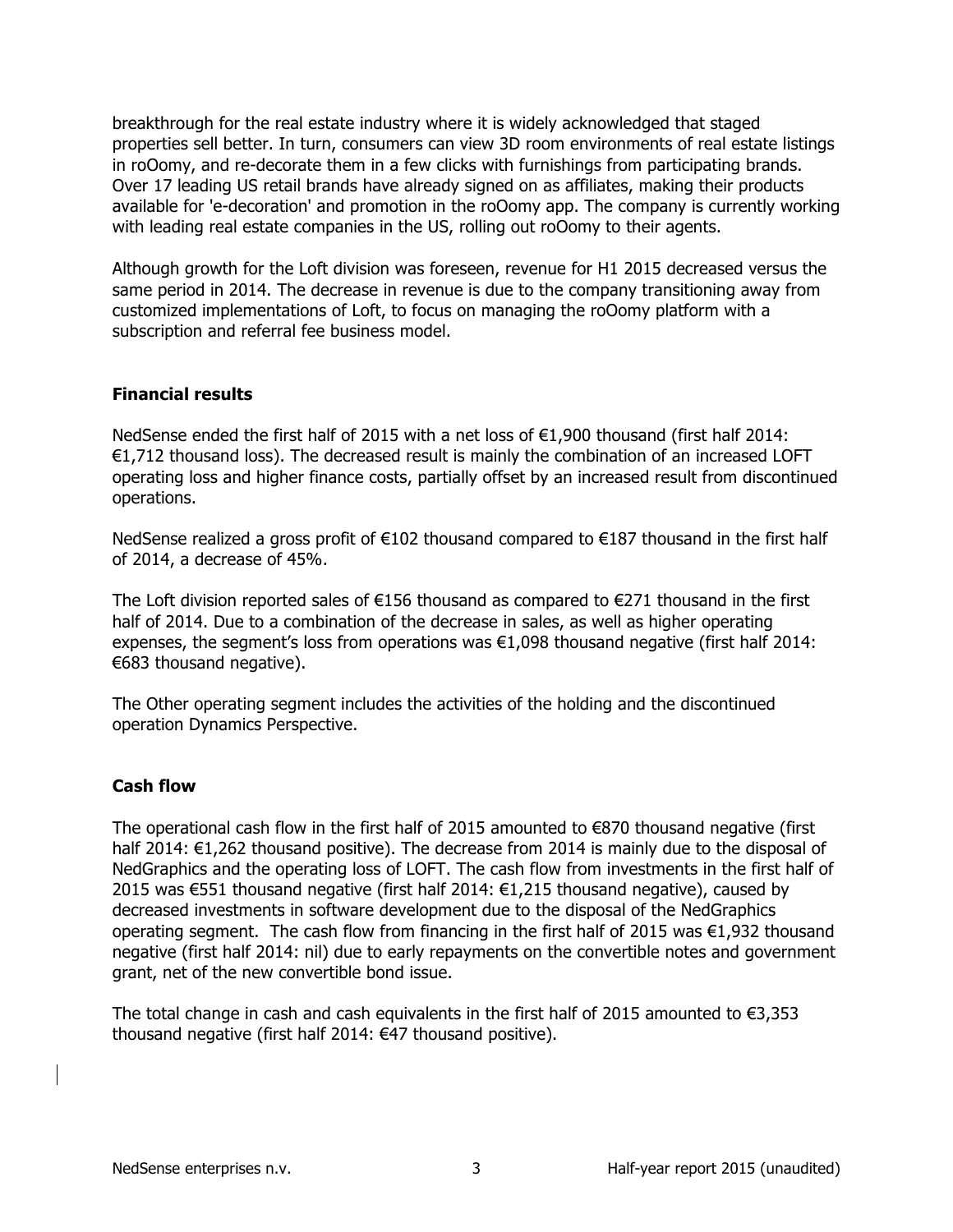#### **Balance sheet**

From 31 December 2014 intangible assets decreased from  $€3,070$  thousand to  $€3,037$ thousand. This small decrease is from software development for the LOFT product line (depreciation of prior development exceeded new investments for the period). Current receivables decreased from  $€1,229$  thousand to  $€890$  thousand as the Company collected on outstanding customer receivables, and from the buyer of NedGraphics. Interest-bearing loans and borrowings decreased by  $€1,686$  thousand due to the net of the early repayments and new bond issue noted above. Primarily due to the net loss in the first half of 2015 of  $\epsilon$ 1,900 thousand, total equity decreased from  $€3,302$  thousand as of 31 December 2014 to  $€1,615$ thousand as of 30 June 2015.

Due to negative results in the past few years, NedSense has tax losses that may be carried forward. These tax assets are not capitalized in the balance sheet as management is currently not certain that sufficient taxable profits will be made in the near future to realize the value of these tax assets.

The solvency decreased to 30.2% at 30 June 2015, from 36.4% at 31 December 2014 due to the net loss in the first half of 2015. The number of outstanding ordinary shares, with a nominal value of €0.10 each, was 29,423,232 as of 30 June 2015 (28,596,495 as of 30 June 2014).

#### **Outlook**

In H1 2015, the Loft division has been focused on maintaining and upselling within its Loft customer base. Furthermore, focus has been on implementing roOomy of which the first release was launched in June 2015. The roOomy platform will mark the transition of Loft towards subscription- and referral fee based business models. Launching partners in the real estate industry as well as home furnishings retail have been added to the roOomy community.

In 2015, NedSense will focus on a growth strategy. Crucial for this growth is the market adoption of the roOomy platform in real estate and home furnishings retail markets. The deployment of a flexible organization together with business partners will enhance the scalability which will enable NedSense to better balance its revenues and expenses and take contingency measures when necessary, however, financing will have to remain an area of focus in!2015.

Pieter Aarts Jan-Hein Pullens Vianen, 24 August 2015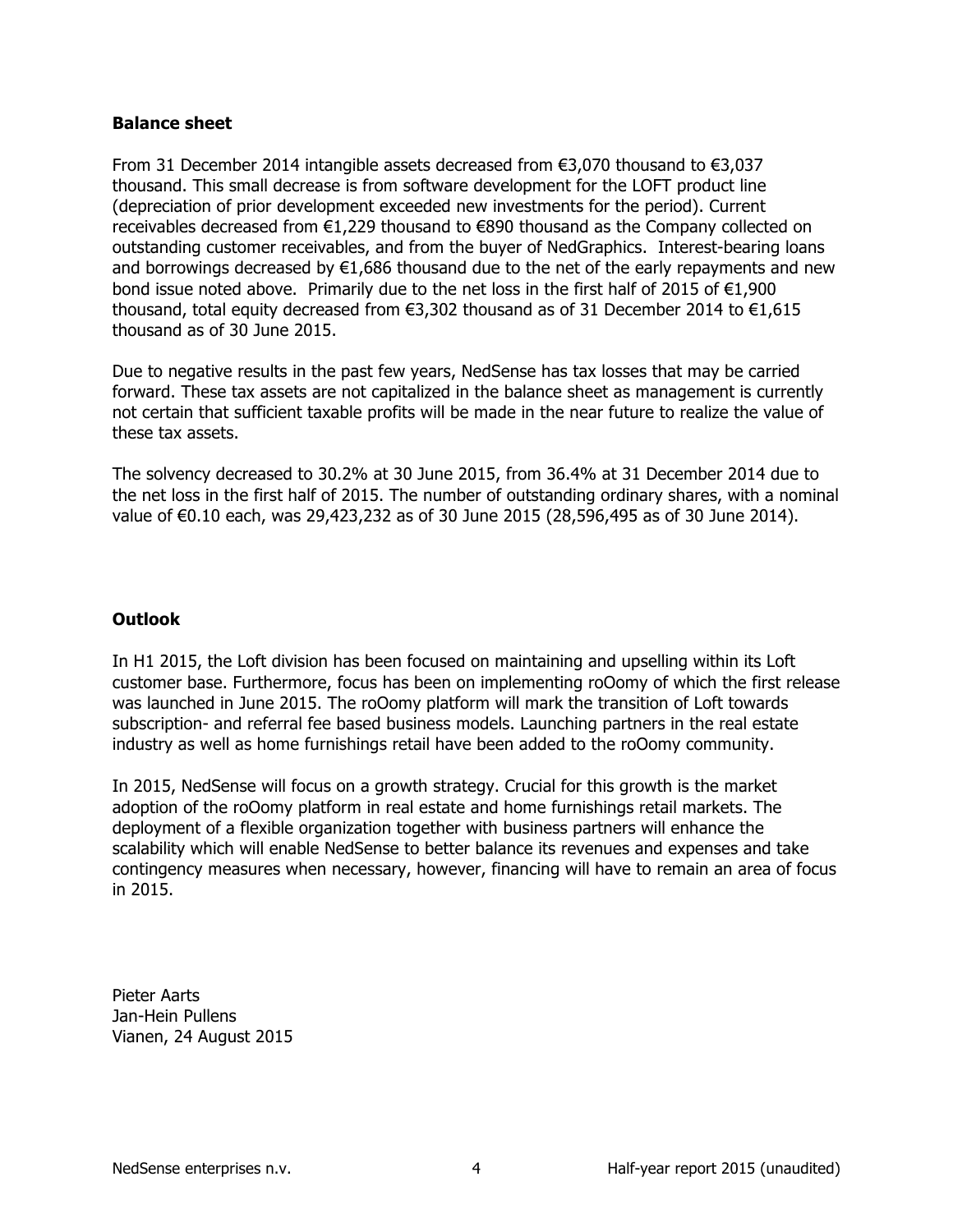#### Board of Directors' statement on the condensed consolidated half-year financial statements and the interim management report

We have prepared the half-yearly financial report 2015 of NedSense enterprises n.v. and the undertakings included in the consolidation taken as a whole in accordance with International Financial Reporting Standards (IFRS) as adopted by the EU and additional Dutch disclosure requirements for half-yearly financial reports.

To the best of our knowledge it is our opinion that the condensed financial statements in this half-yearly financial report 2015 give a true and fair view of our assets and liabilities, financial position and profit or loss of the company and the undertakings included in the consolidation taken as a whole at 30 June 2015, and of the result of our consolidated operations for the first half year of 2015 and has been prepared in accordance with IAS 34 Interim Financial Reporting as adopted by the European Union.

The interim management report in this half-yearly financial report includes a fair overview of the situation at the balance sheet date, the course of affairs during the first six months of the financial year of the company and the undertakings included in the consolidation taken as a whole, and the expected course of affairs for the second half of 2015 as well as an indication of important events that have occurred during the six months ended June 30, 2015, and their impact on the condensed consolidated interim financial statements, together with a description of the principal risks and uncertainties for the second half of 2015, and also includes the major related parties transactions entered into during the six months ended June 30, 2015.

Vianen, 24 August 2015

The Board of Management

Pieter Aarts, Chief Executive Officer Jan-Hein Pullens, Chief Operating Officer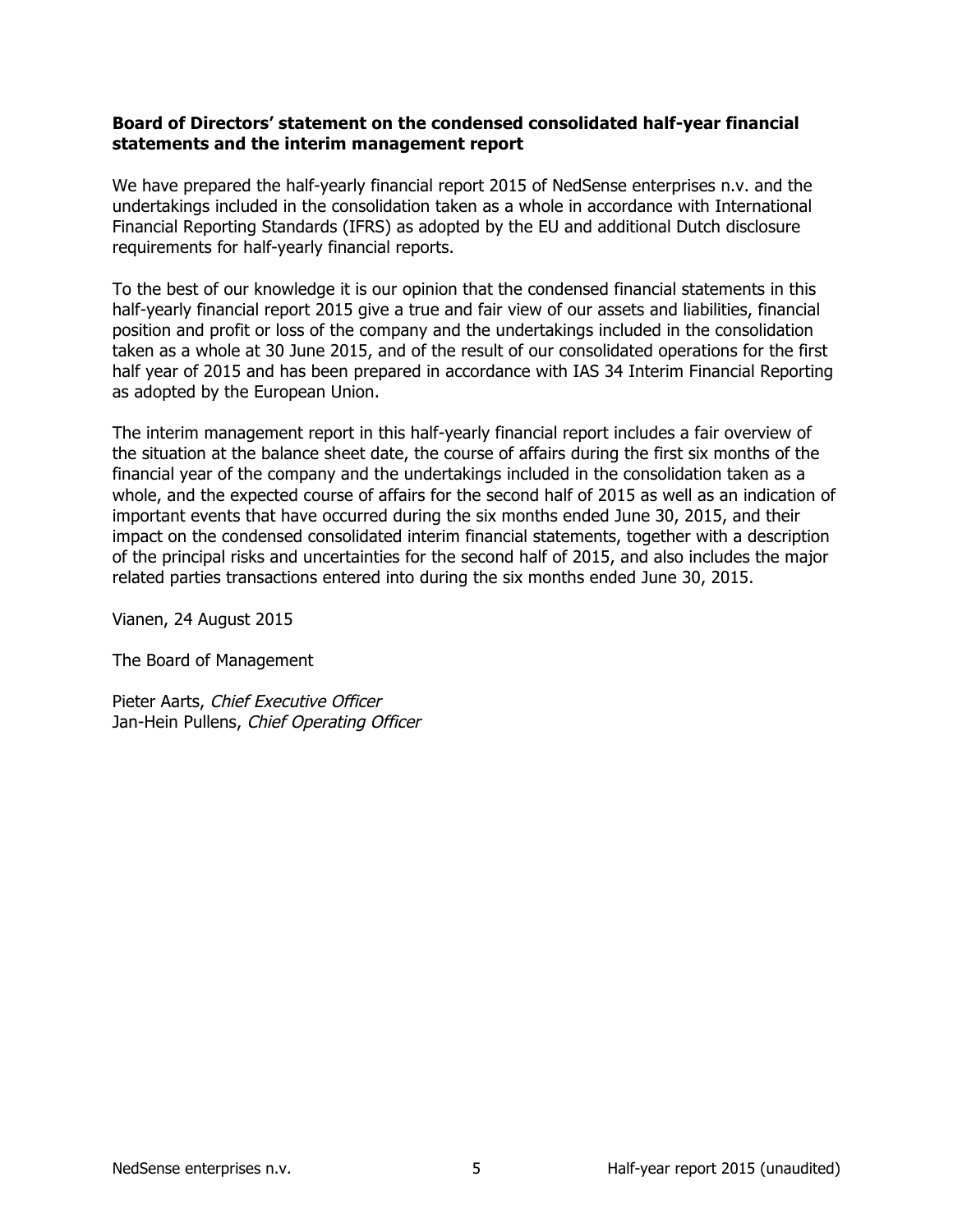## Condensed consolidated statement of financial position

In thousands of euro

|                                       | <b>Notes</b> | 30 June<br>2015 | 31 December<br>2014 |
|---------------------------------------|--------------|-----------------|---------------------|
| <b>Assets</b>                         |              |                 |                     |
| Property, plant, and equipment        | 8            | 50              | 56                  |
| Intangible assets                     | 9            | 3,037           | 3,070               |
| <b>Total non-current assets</b>       |              | 3,087           | 3,126               |
| Inventories                           |              | 18              | 18                  |
| Trade and other receivables           | 10           | 890             | 1,229               |
| Cash and cash equivalents             |              | 1,357           | 4,693               |
| <b>Total current assets</b>           |              | 2,265           | 5,940               |
| <b>Total assets</b>                   | 6            | 5,352           | 9,066               |
| <b>Equity</b>                         |              |                 |                     |
| Issued capital                        | 11           | 2,942           | 2,942               |
| Share premium                         | 12           | 37,756          | 37,565              |
| Legal reserves                        |              | 3,037           | 3,070               |
| <b>Translation reserves</b>           |              | (17)            | (7)                 |
| Accumulated deficit                   | 13           | (42, 103)       | (40, 268)           |
| <b>Total equity</b>                   |              | 1,615           | 3,302               |
| <b>Liabilities</b>                    |              |                 |                     |
| Interest-bearing loans and borrowings | 12           | 921             | 859                 |
| Employee benefits                     |              | 55              | 55                  |
| <b>Total non-current liabilities</b>  |              | 976             | 914                 |
| Interest-bearing loans and borrowings | 12           | 2,179           | 3,927               |
| Trade and other payables              |              | 517             | 831                 |
| Deferred income                       |              | 65              | 92                  |
| <b>Total current liabilities</b>      |              | 2,761           | 4,850               |
| <b>Total liabilities</b>              |              | 3,737           | 5,764               |
| <b>Total equity and liabilities</b>   |              | 5,352           | 9,066               |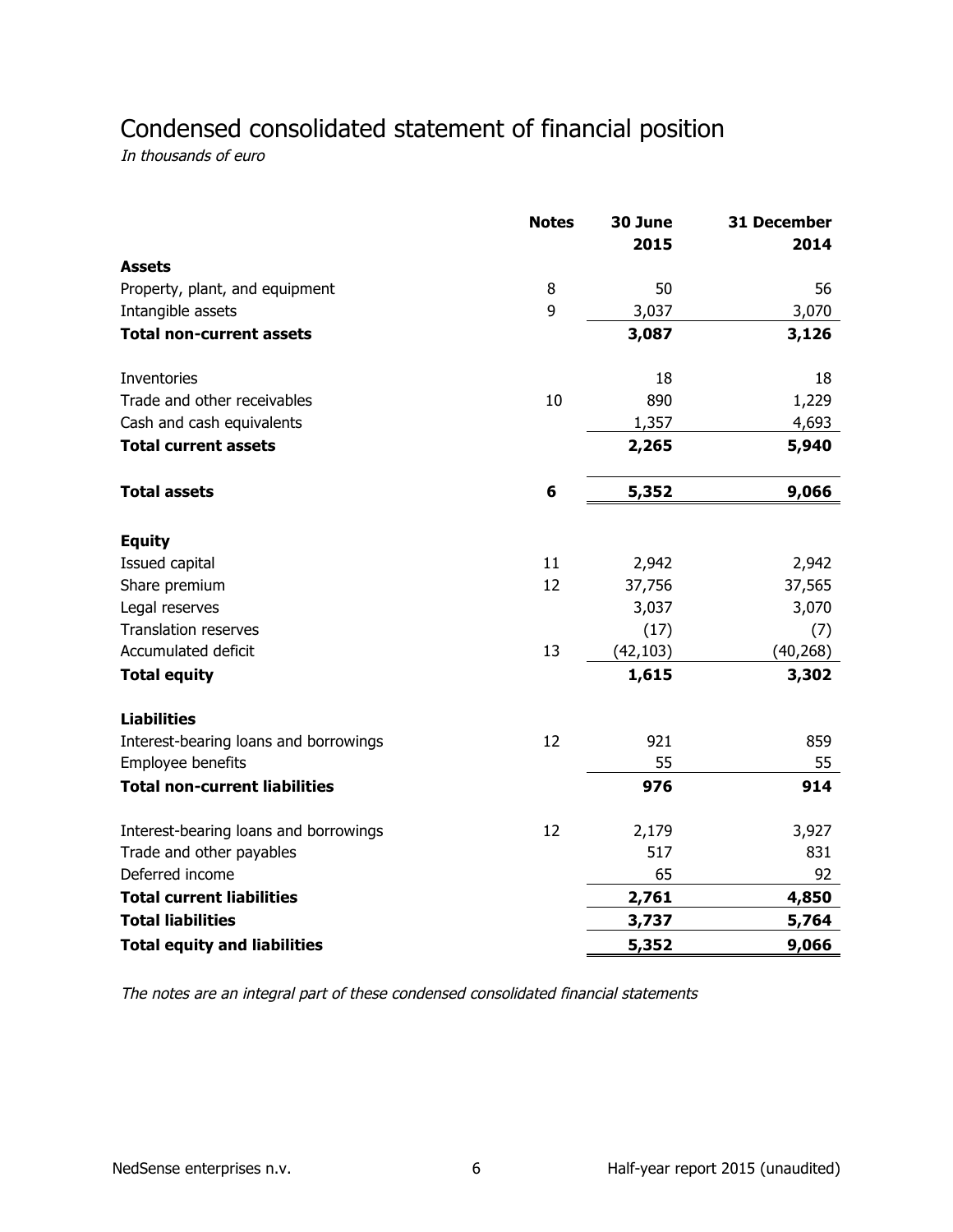# Condensed consolidated statement of comprehensive income

#### For the six months ended 30 June

In thousands of euro

| 6<br>Net revenue<br>Cost of sales<br><b>Gross profit</b><br>Wages and salaries<br>Social security charges<br>Amortization and depreciation<br>Other operating costs<br>9<br>Capitalized production<br><b>Profit (loss) from operations</b><br>6<br>Finance income<br>Finance costs<br><b>Net finance costs</b><br>Profit (loss) before income tax | 156<br>(54)<br>102<br>709<br>123<br>595<br>561<br>(366)<br>(1,520)<br>30<br>(450)<br>(420) | <b>Restated</b><br>271<br>(84)<br>187<br>740<br>148<br>543<br>469<br>(421)<br>(1, 292)<br>17<br>(312)<br>(295) |
|---------------------------------------------------------------------------------------------------------------------------------------------------------------------------------------------------------------------------------------------------------------------------------------------------------------------------------------------------|--------------------------------------------------------------------------------------------|----------------------------------------------------------------------------------------------------------------|
|                                                                                                                                                                                                                                                                                                                                                   |                                                                                            |                                                                                                                |
|                                                                                                                                                                                                                                                                                                                                                   |                                                                                            |                                                                                                                |
|                                                                                                                                                                                                                                                                                                                                                   |                                                                                            |                                                                                                                |
|                                                                                                                                                                                                                                                                                                                                                   |                                                                                            |                                                                                                                |
|                                                                                                                                                                                                                                                                                                                                                   |                                                                                            |                                                                                                                |
|                                                                                                                                                                                                                                                                                                                                                   |                                                                                            |                                                                                                                |
|                                                                                                                                                                                                                                                                                                                                                   |                                                                                            |                                                                                                                |
|                                                                                                                                                                                                                                                                                                                                                   |                                                                                            |                                                                                                                |
|                                                                                                                                                                                                                                                                                                                                                   |                                                                                            |                                                                                                                |
|                                                                                                                                                                                                                                                                                                                                                   |                                                                                            |                                                                                                                |
|                                                                                                                                                                                                                                                                                                                                                   |                                                                                            |                                                                                                                |
|                                                                                                                                                                                                                                                                                                                                                   |                                                                                            |                                                                                                                |
|                                                                                                                                                                                                                                                                                                                                                   |                                                                                            |                                                                                                                |
|                                                                                                                                                                                                                                                                                                                                                   | (1,940)                                                                                    | (1, 587)                                                                                                       |
| Income tax expense                                                                                                                                                                                                                                                                                                                                | 5                                                                                          | 0                                                                                                              |
| Profit (loss) for the period from continuing operations                                                                                                                                                                                                                                                                                           | (1, 945)                                                                                   | (1,587)                                                                                                        |
| <b>Discontinued operations</b>                                                                                                                                                                                                                                                                                                                    |                                                                                            |                                                                                                                |
| Income (loss) from discontinued operations (net of income tax)<br>7                                                                                                                                                                                                                                                                               | 45                                                                                         | (125)                                                                                                          |
| Profit (loss) for the period                                                                                                                                                                                                                                                                                                                      | (1,900)                                                                                    | (1, 712)                                                                                                       |
| <b>Other comprehensive income</b>                                                                                                                                                                                                                                                                                                                 |                                                                                            |                                                                                                                |
| Items that are or may be reclassified to profit or loss                                                                                                                                                                                                                                                                                           |                                                                                            |                                                                                                                |
| Foreign currency translation differences for foreign operations                                                                                                                                                                                                                                                                                   | (10)                                                                                       | 17                                                                                                             |
| Other comprehensive income for the period, net of income tax                                                                                                                                                                                                                                                                                      | (10)                                                                                       | 17                                                                                                             |
| Total comprehensive income (loss) for the period                                                                                                                                                                                                                                                                                                  | (1, 910)                                                                                   | <u>(1,695)</u>                                                                                                 |
|                                                                                                                                                                                                                                                                                                                                                   |                                                                                            |                                                                                                                |
| Profit (loss) attributable to:                                                                                                                                                                                                                                                                                                                    |                                                                                            |                                                                                                                |
| Owners of the Company                                                                                                                                                                                                                                                                                                                             | (1,900)                                                                                    | (1,712)                                                                                                        |
| Profit (loss) for the period                                                                                                                                                                                                                                                                                                                      | (1,900)                                                                                    | (1, 712)                                                                                                       |

\*See note 7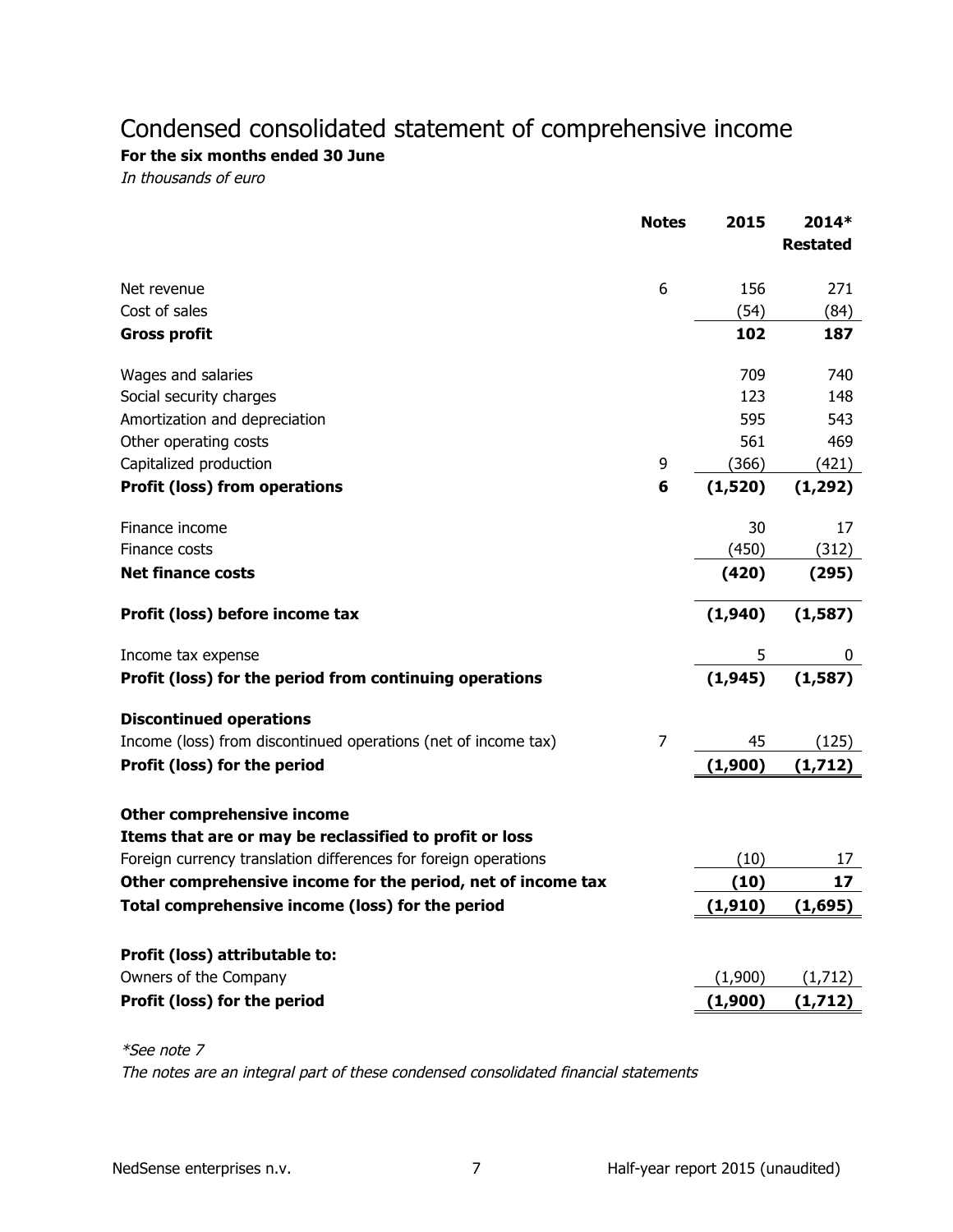# Condensed consolidated statement of comprehensive income (continued)

For the six months ended 30 June

In thousands of euro

|                                                                                                                                              | <b>Notes</b> | 2015             | $2014*$<br><b>Restated</b> |
|----------------------------------------------------------------------------------------------------------------------------------------------|--------------|------------------|----------------------------|
| Total comprehensive income (loss) attributable to:                                                                                           |              |                  |                            |
| Owners of the Company                                                                                                                        |              | (1, 910)         | (1,695)                    |
| Total comprehensive income (loss) for the period                                                                                             |              | (1,910)          | (1,695)                    |
| Earnings (loss) per share<br>Basic earnings (loss) per share (in euros)<br>Diluted earnings (loss) per share (in euros)                      |              | (0.06)<br>(0.06) | (0.06)<br>(0.05)           |
| Earnings (loss) per share continued operations<br>Basic earnings (loss) per share (in euros)<br>Diluted earnings (loss) per share (in euros) |              | (0.07)<br>(0.06) | (0.06)<br>(0.05)           |
| <i>*See note 7</i>                                                                                                                           |              |                  |                            |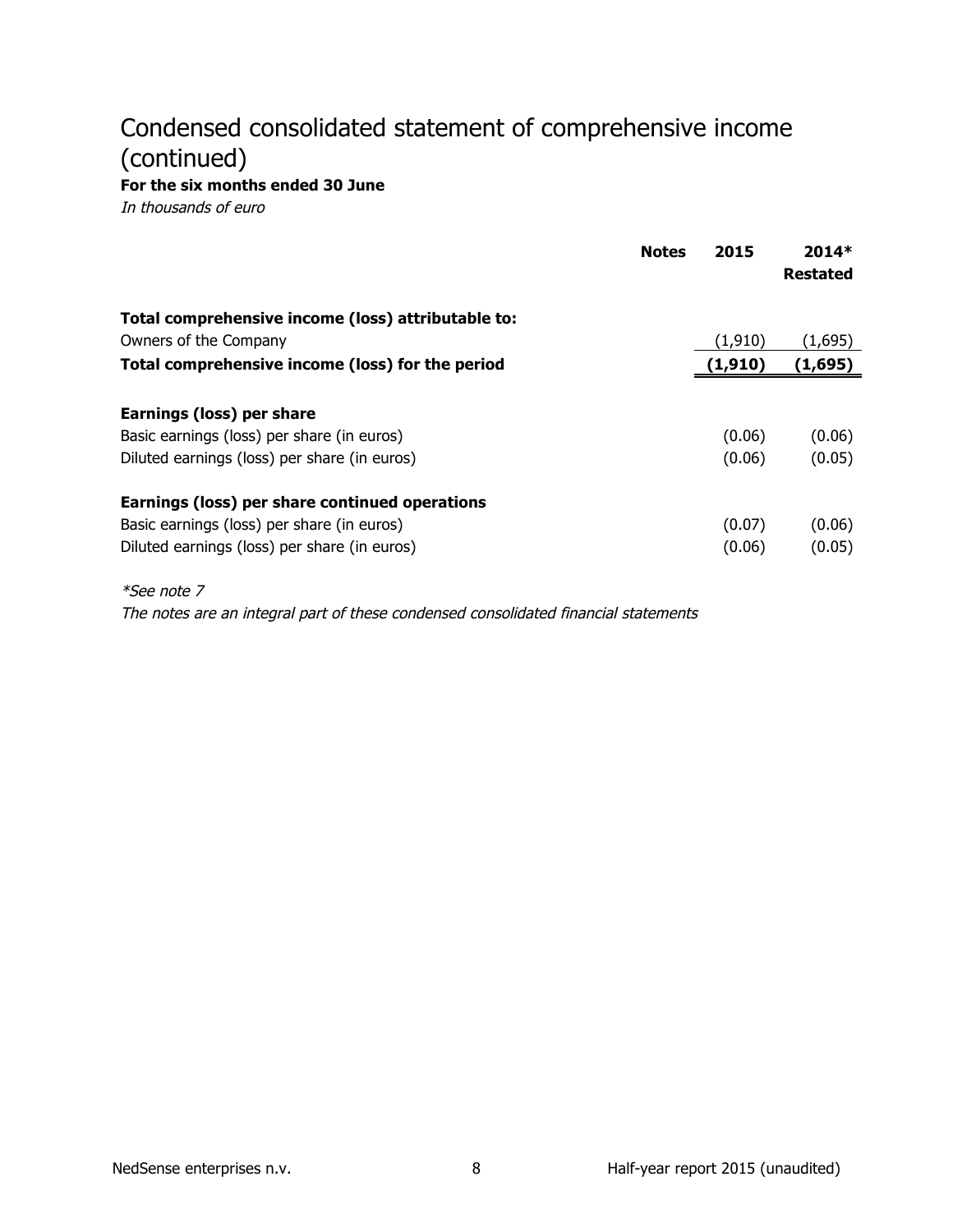#### Condensed consolidated statement of changes in equity For the 6 months ended 30 June

In thousands of euro

#### Attributable to equity holders of the Company

|                                                                                      | <b>Notes</b> | <b>Share</b><br>capital | <b>Share</b><br>premium | Trans-<br>lation<br>reserve | Accum-<br>ulated<br>deficit | <b>Other</b><br>legal<br>reserves | Total       |
|--------------------------------------------------------------------------------------|--------------|-------------------------|-------------------------|-----------------------------|-----------------------------|-----------------------------------|-------------|
| Balance at 1 January 2014                                                            |              | 2,860                   | 37,565                  | (126)                       | (40, 911)                   | 6,905                             | 6,293       |
| Total comprehensive income (loss) for the period (restated)                          |              |                         |                         |                             |                             |                                   |             |
| Profit or (loss)                                                                     |              | 0                       | $\bf{0}$                | 0                           | (1,712)                     | 0                                 | (1,712)     |
| Other comprehensive income - Items that are or may be reclassified to profit or loss |              |                         |                         |                             |                             |                                   |             |
| Foreign currency translation differences                                             |              |                         | 0                       | 17                          | 0                           | 0                                 | 17          |
| Total other comprehensive income                                                     |              | 0                       | 0                       | 17                          | 0                           | 0                                 | 17          |
| Total comprehensive income (loss) for the period                                     |              | $\Omega$                | 0                       | 17                          | (1,712)                     | 0                                 | (1,695)     |
| Transactions with owners, recorded directly in equity                                |              |                         |                         |                             |                             |                                   |             |
| Contributions by and distributions to owners                                         |              |                         |                         |                             |                             |                                   |             |
| Share-based payments                                                                 | 13           | 0                       | 0                       | 0                           | 71                          | 0                                 | 71          |
| Total contributions by and distributions to owners                                   |              | $\mathbf{0}$            | 0                       | 0                           | 71                          | 0                                 | 71          |
| Total transactions with owners                                                       |              | 0                       | 0                       | $\mathbf{0}$                | 71                          | 0                                 | 71          |
| Transfer to other reserves                                                           |              | 0                       | $\mathbf 0$             | 0                           | (45)                        | 45                                | $\mathbf 0$ |
| Restated balance at 30 June 2014                                                     |              | 2,860                   | 37,565                  | (109)                       | (42, 597)                   | 6,950                             | 4,669       |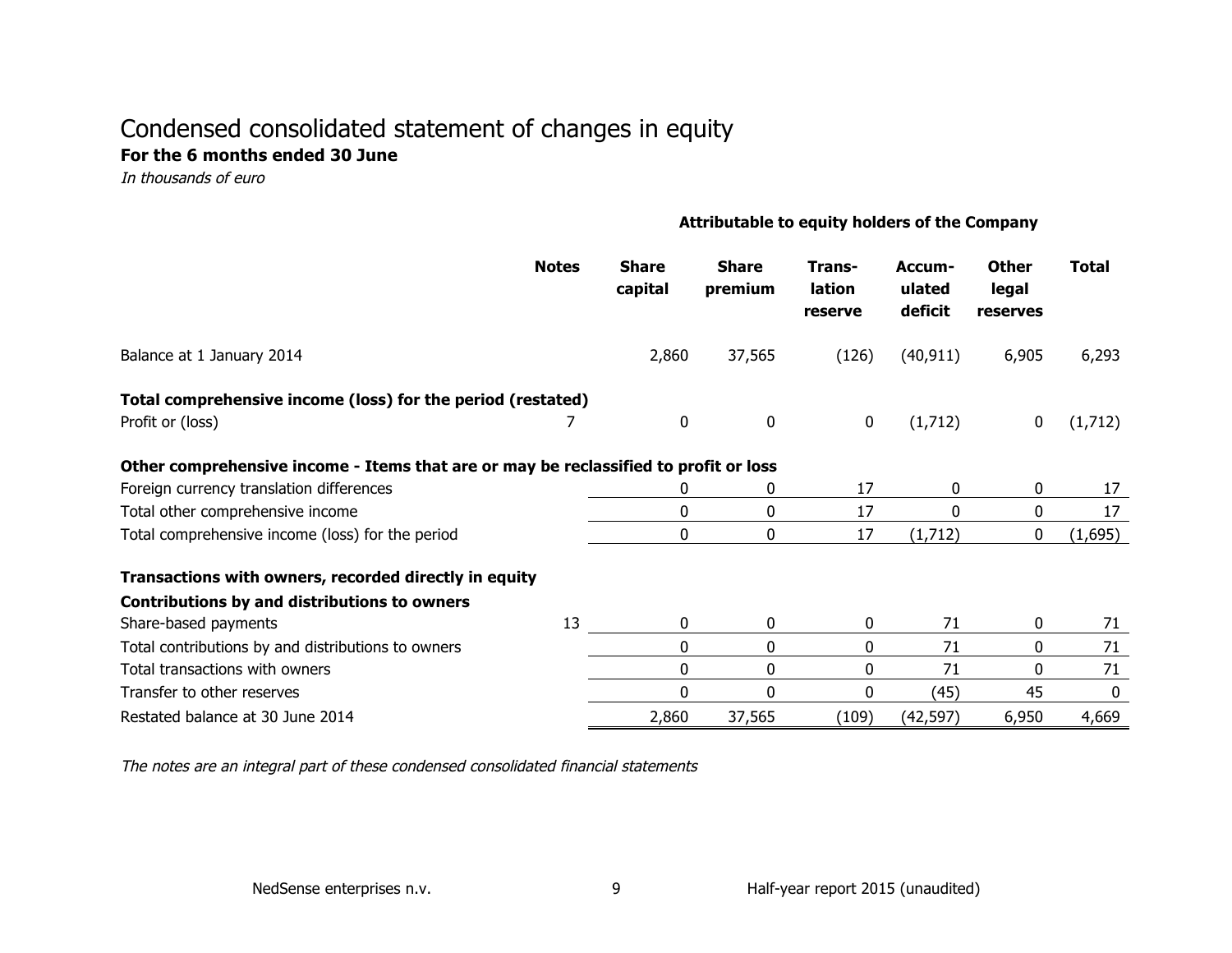### Condensed consolidated statement of changes in equity (continued) For the 6 months ended 30 June

In thousands of euro

#### Attributable to equity holders of the Company

|                                                                                      | <b>Notes</b> | <b>Share</b><br>capital | <b>Share</b><br>premium | Trans-<br>lation<br>reserve | Accum-<br>ulated<br>deficit | <b>Other</b><br>legal<br>reserves | <b>Total</b> |
|--------------------------------------------------------------------------------------|--------------|-------------------------|-------------------------|-----------------------------|-----------------------------|-----------------------------------|--------------|
| Balance at 1 January 2015                                                            |              | 2,942                   | 37,565                  | (7)                         | (40, 268)                   | 3,070                             | 3,302        |
| Total comprehensive income (loss) for the period<br>Profit or (loss)                 |              | $\mathbf{0}$            | 0                       | $\mathbf 0$                 | (1,900)                     | 0                                 | (1,900)      |
| Other comprehensive income - Items that are or may be reclassified to profit or loss |              |                         |                         |                             |                             |                                   |              |
| Foreign currency translation differences                                             |              | 0                       | 0                       | (10)                        | 0                           | 0                                 | (10)         |
| Total other comprehensive income                                                     |              | 0                       | 0                       | (10)                        | $\mathbf{0}$                | 0                                 | (10)         |
| Total comprehensive income (loss) for the period                                     |              | $\Omega$                | 0                       | (10)                        | (1,900)                     | 0                                 | (1, 910)     |
| Transactions with owners, recorded directly in equity                                |              |                         |                         |                             |                             |                                   |              |
| Contributions by and distributions to owners                                         |              |                         |                         |                             |                             |                                   |              |
| Early redemption of convertible notes (net of taxes)                                 | 12           | 0                       | (138)                   | 0                           | 0                           | 0                                 | (138)        |
| Issue of convertible notes (net of taxes)                                            | 12           | 0                       | 329                     | 0                           | $\Omega$                    | 0                                 | 329          |
| Share-based payments                                                                 | 13           | $\mathbf{0}$            | 0                       | 0                           | 32                          | 0                                 | 32           |
| Total contributions by and distributions to owners                                   |              | $\mathbf{0}$            | 191                     | 0                           | 32                          | 0                                 | 223          |
| Total transactions with owners                                                       |              | 0                       | 191                     | 0                           | 32                          | 0                                 | 223          |
| Transfer to other reserves                                                           |              | $\Omega$                | 0                       | 0                           | 33                          | (33)                              | $\mathbf{0}$ |
| Balance at 30 June 2015                                                              |              | 2,942                   | 37,756                  | (17)                        | (42, 103)                   | 3,037                             | 1,615        |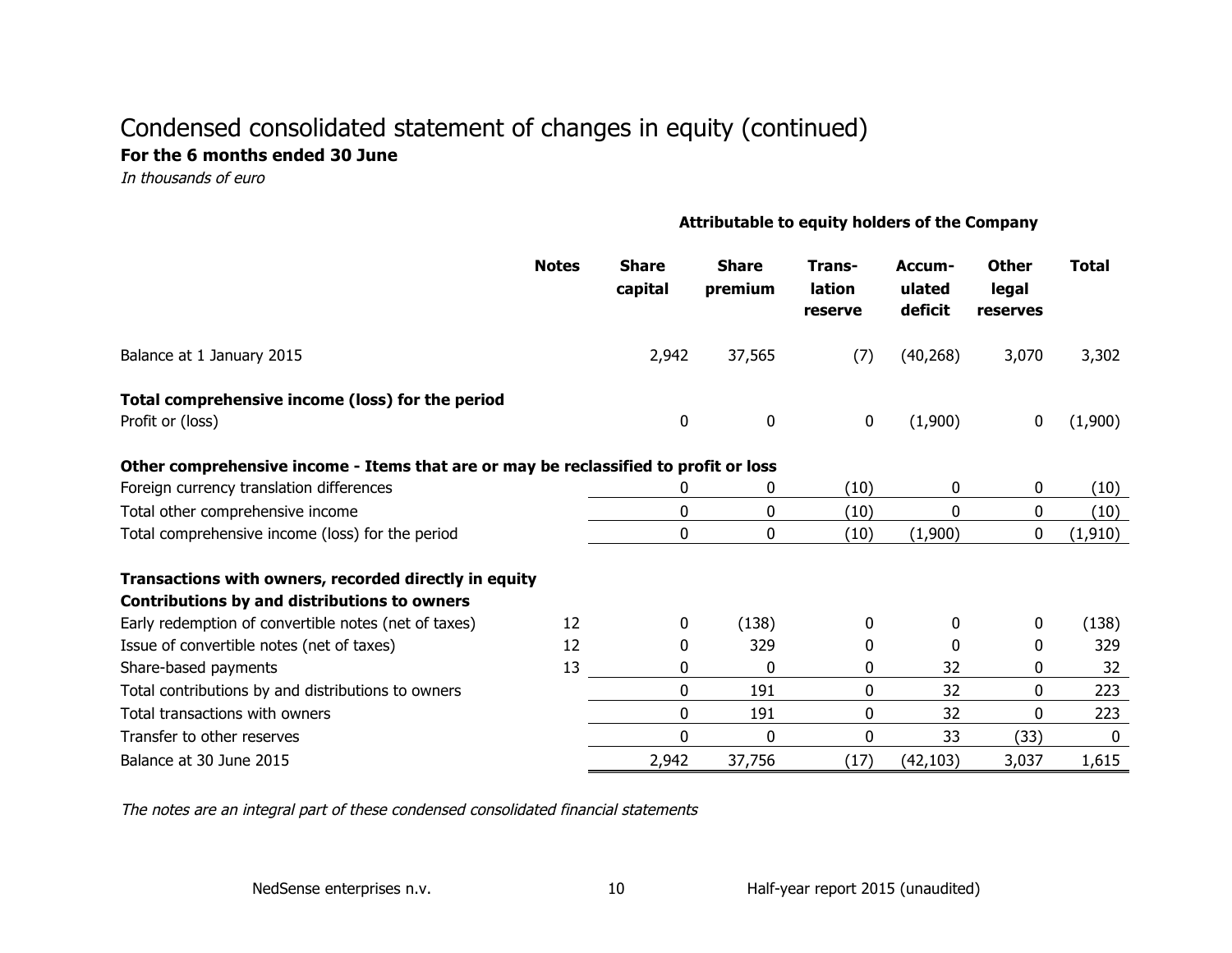# Condensed consolidated statement of cash flows

For the 6 months ended 30 June

In thousands of euro

|                                                                  | <b>Notes</b> | 2015     | 2014        |
|------------------------------------------------------------------|--------------|----------|-------------|
|                                                                  |              |          | Restated*   |
| Profit (loss) for the period                                     |              | (1,900)  | (1,712)     |
| Adjustments for:                                                 |              |          |             |
| - Amortization and depreciation                                  |              | 595      | 1,179       |
| - Change in inventories                                          |              | 0        | (11)        |
| - Change in trade and other receivables excluding finance income |              | 339      | 1,999       |
| - Change in trade and other payables excluding finance expense   |              | (314)    | 15          |
| - Change in provisions and employee benefits                     |              | 0        | (3)         |
| - Change in deferred income                                      |              | (27)     | (1,209)     |
| - Equity settled share-based payment                             |              | 32       | 71          |
| - Net finance costs                                              |              | 420      | 282         |
| - Loss on re-measurement of assets held for sale, net of tax     |              | 0        | 655         |
| - Corporate income tax                                           |              | 5        | 11          |
|                                                                  |              |          |             |
| Interest paid                                                    |              | (17)     | (3)         |
| Corporate income tax paid                                        |              | (3)      | (12)        |
| Cash flow from (used in) operating activities                    |              | (870)    | 1,262       |
|                                                                  |              |          |             |
| Investments:                                                     |              |          |             |
| - Intangible assets                                              | 9            | (550)    | (1, 176)    |
| - Property, plant, and equipment                                 | 8            | (5)      | (50)        |
| Other                                                            |              | 4)       | 11          |
| Cash flow from (used in) investment activities                   |              | (551)    | (1, 215)    |
|                                                                  |              |          |             |
| Proceeds from issue of convertible notes                         | 12           | 800      | 0           |
| Redemption convertible notes                                     | 12           | (1,800)  | 0           |
| Redemption grant                                                 | 12           | (932)    | 0           |
| Cash flow from (used in) financing activities                    |              | (1, 932) | $\mathbf 0$ |
|                                                                  |              |          |             |
| <b>Change in liquid assets</b>                                   |              | (3, 353) | 47          |
| Cash and cash equivalents at 1 January                           |              | 4,693    | 942         |
| Effect of movements in exchange rates on cash held               |              | 17       | 7           |
| Cash and cash equivalents at 30 June                             |              | 1,357    | 996         |

\*See'note'7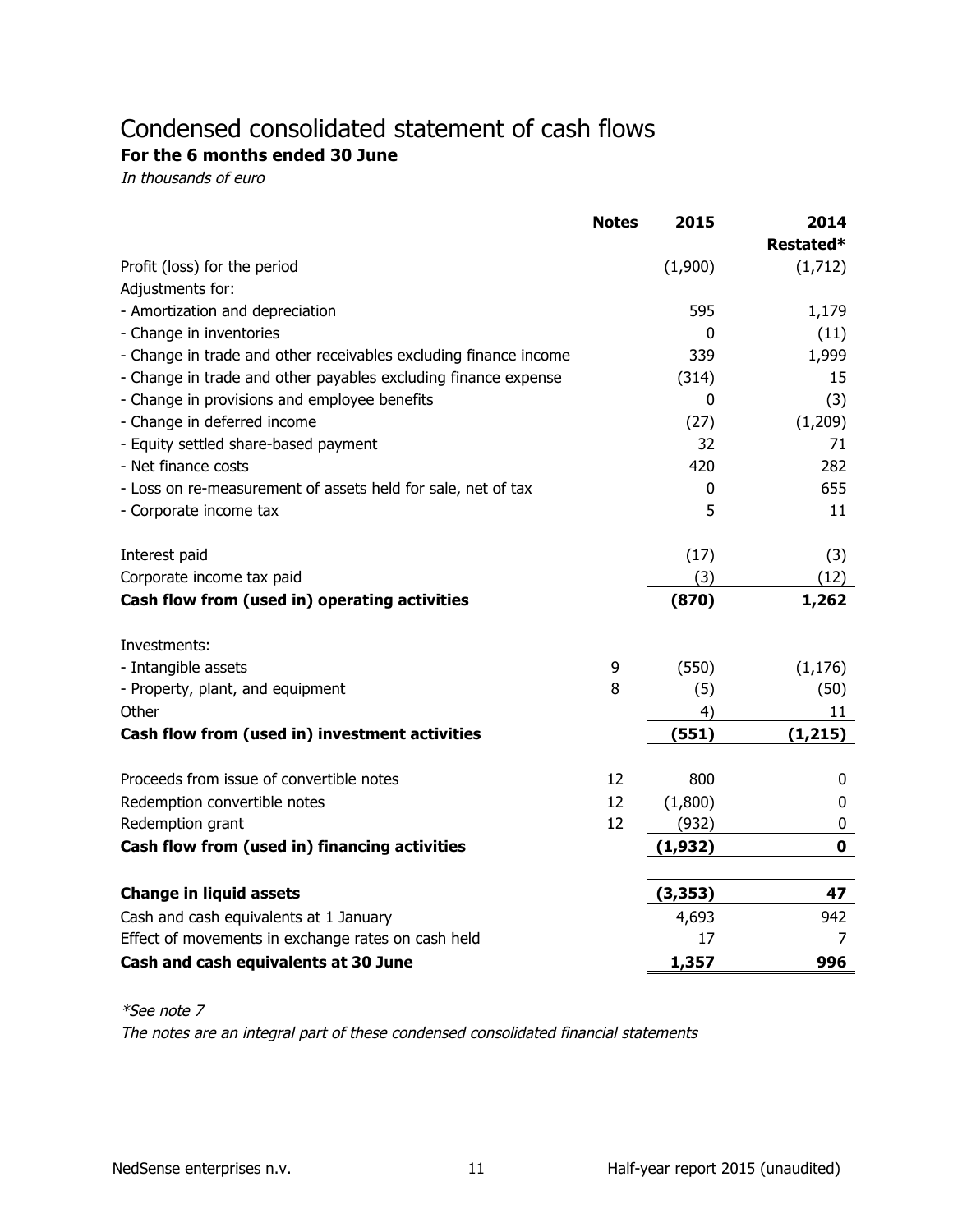### Notes to the condensed consolidated interim financial statements

#### **1. Reporting entity**

NedSense (the "Company") is domiciled in the Netherlands with registered office at Laanakkerweg 2b, 4131 PA Vianen, the Netherlands. These condensed consolidated interim financial statements of the Company as of and for the six months ended 30 June 2015 comprise the Company and its subsidiaries (together referred to as the "Group" and individually as "Group entities").

The Company is a holding company, which holds 100% of companies providing high-quality software'solutions' and services globally to furniture retailers and manufacturers, and the real estate industry.

#### **2. Going Concern**

As of June 30, 2015 the Company has a solvency rate of 30.2%. The Company solely has activities that are in an introduction phase. The Company plans to realize significant improvement in revenue, due in large part to the roll-out of the "roOomy" LOFT application, in 2015 and 2016. This will require significant investments in 2015 and 2016, and will result in negative cash flows. A risk exists that the increase in revenues in 2015 and 2016 does not occur at the forecasted pace or that the required investments are higher than expected.

The ability to continue as a going concern in the years 2015 and 2016, as well as thereafter, will depend on the ability to obtain new financing and on the future profitability and positive cash flows of the Company. Cost saving contingency plans are in place in case revenue does not develop as expected.

To be able to repay the convertible notes in 2015 and to be able to fund the investments and growth of the new "roOomy" business, the Company will have to obtain new financing in the second half of 2015. Management is currently in discussion with financers and is confident that new financing will be obtained.

These conditions indicate the existence of a material uncertainty which may cast significant doubt about the Company's ability to continue as a going concern. Management of the Company believes that it remains appropriate to prepare the financial statements on a going concern basis as it believes this uncertainty will be resolved.

#### **3. Statement of compliance**

These condensed consolidated interim financial statements have been prepared in accordance with IAS 34 Interim Financial Reporting. They do not include all of the information required for full annual financial statements and should be read in conjunction with the consolidated financial statements of the Group as of and for the year ended 31 December 2014. These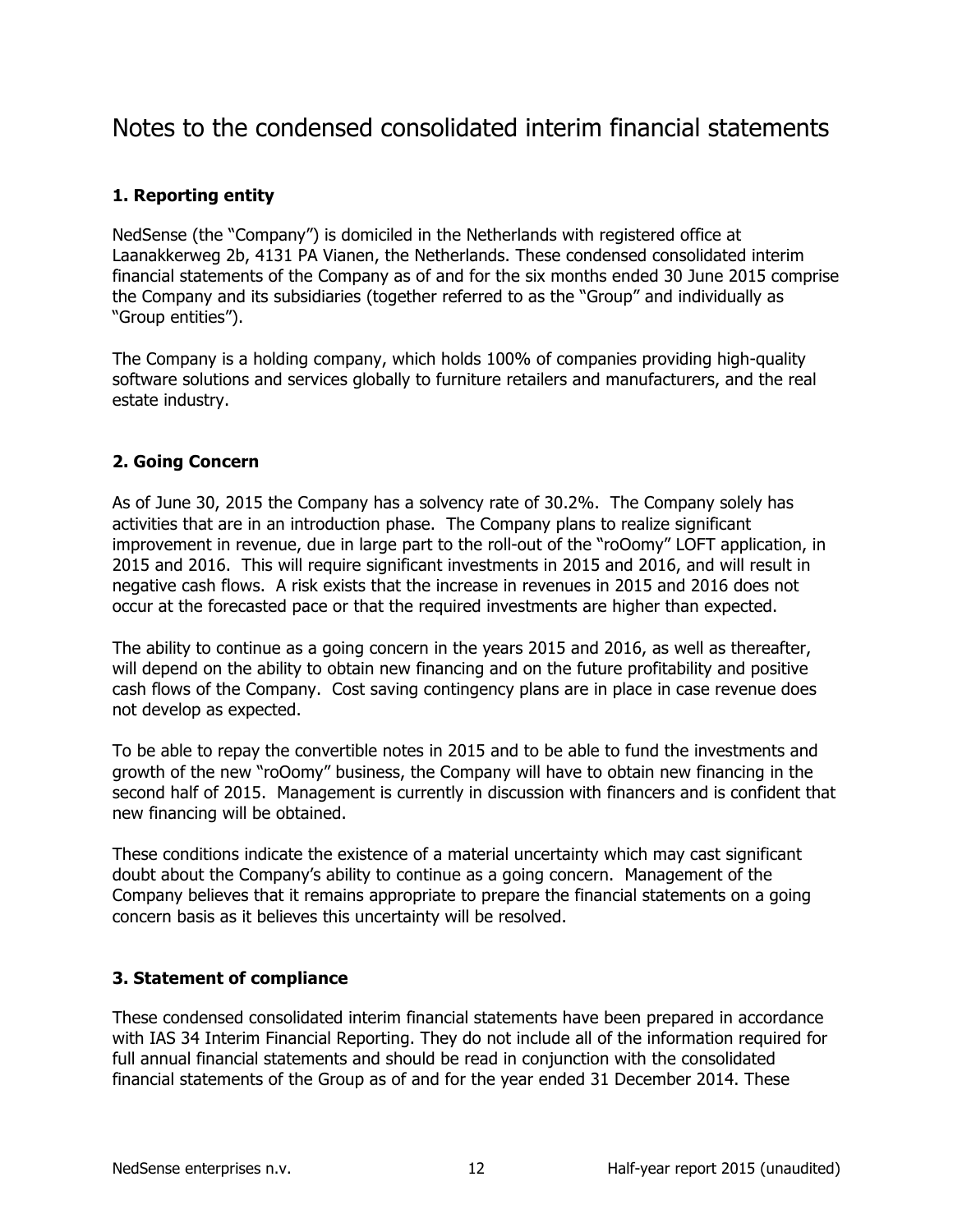condensed'consolidated'interim'financial'statements'were'approved'by'the'Board'of'Directors' on 24 August 2015.

#### **4. Significant accounting policies**

The accounting policies applied by the Group in these condensed consolidated interim financial statements are the same as those applied by the Group in its consolidated financial statements as of and for the year ended 31 December 2014. These condensed consolidated interim financial statements have not been audited or reviewed.

#### **5.\$Estimates\$**

The preparation of interim financial statements requires management to make judgments, estimates and assumptions that affect the application of accounting policies and the reported amounts of assets and liabilities, income and expense. Actual results may differ from these estimates.'

In preparing these condensed consolidated interim financial statements, the significant judgments made by management in applying the Group's accounting policies and the key sources of estimation uncertainty were the same as those that applied to the consolidated financial statements as of and for the year ended 31 December 2014.

#### **6. Operating Segments**

Information about reportable segments:

#### **Business segment reporting**

For the six months ended 30 June

|                                          | <b>LOFT</b> |              | NedGraphics** |        | <b>Other</b> |        | <b>Elimination</b> |             | <b>Total</b> |        |
|------------------------------------------|-------------|--------------|---------------|--------|--------------|--------|--------------------|-------------|--------------|--------|
| in thousands of euro                     | 2015        | 2014         | 2015          | 2014   | 2015         | 2014   | 2015               | 2014        | 2015         | 2014   |
| <b>External revenues</b>                 | 156         | 271          | 0             | 4,111  | $\mathbf 0$  | 0      | 0                  | $\mathbf 0$ | 156          | 4,382  |
| Inter-segment revenue                    | 0           | $\mathbf{0}$ | 0             | 0      | $\mathbf 0$  | 0      | 0                  | 0           | 0            | 0      |
| Segment profit (loss)<br>from operations | (1,098)     | (683)        | 0             | 536    | (422)        | (609)  | $\mathbf 0$        | 0           | (1,520)      | (756)  |
| Intangible segment<br>assets $*$         | 3,037       | 3,025        | 0             | 7,325  | $\mathbf{0}$ | 0      | $\mathbf 0$        | $\mathbf 0$ | 3,037        | 10,350 |
| Other segment assets*                    | 577         | 674          | 0             | 10,275 | 13,676       | 10,771 | (11, 938)          | (17, 476)   | 2,315        | 4,244  |
| Total segment assets*                    | 3,614       | 3,699        | 0             | 17,600 | 13,676       | 10,771 | (11, 938)          | (17, 476)   | 5,352        | 14,594 |

\*as'of'30'June'2015'and'30'June'2014 \*\*See note 7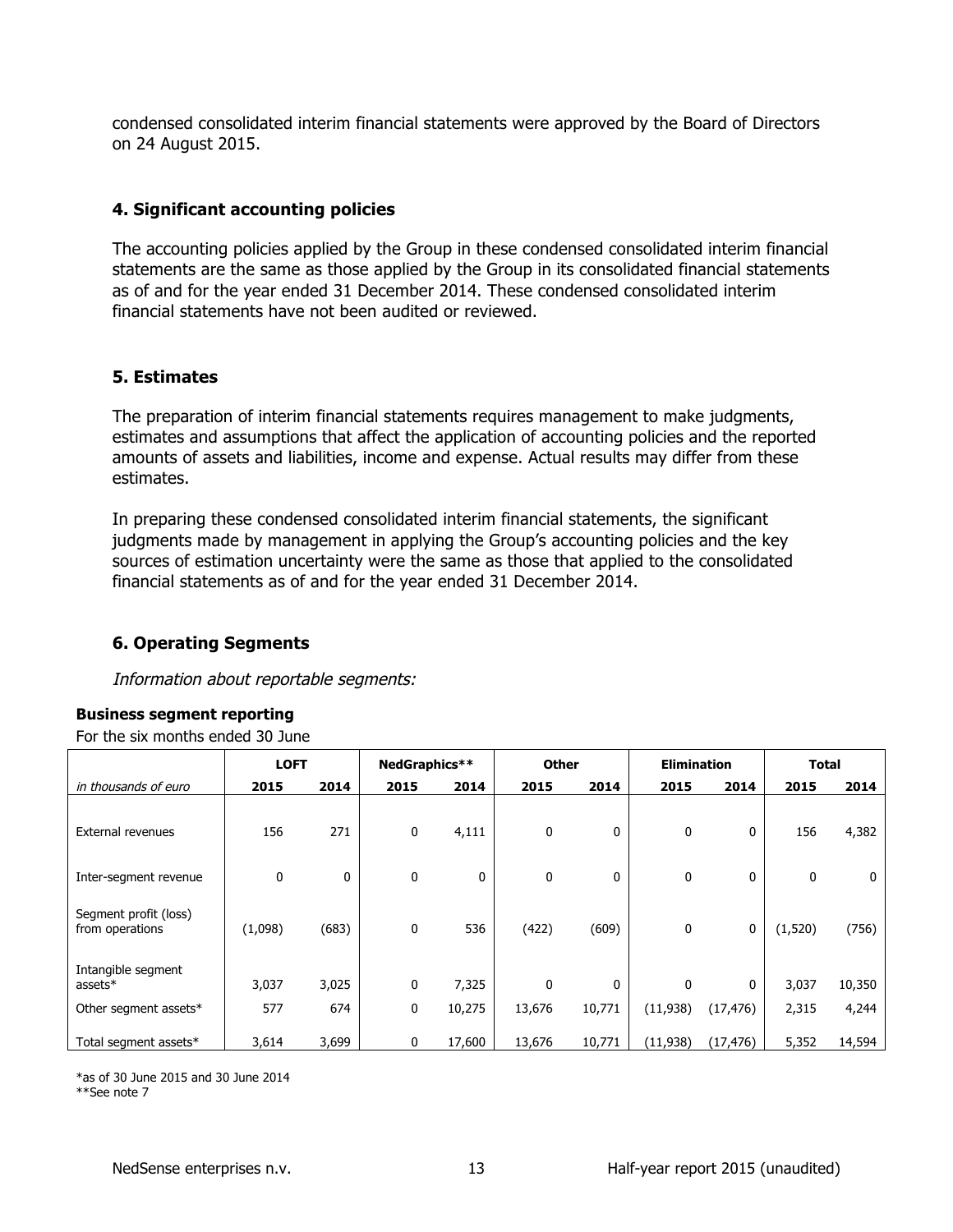#### **7.\$Discontinued\$operations**

#### NedGraphics:

In June 2014, management committed to a plan to sell the NedGraphics operating segment. Accordingly, the statement of comprehensive income shows the results of this segment separately from continuing operations, in discontinued operations.

The 2014 comparative information has been restated to reflect the following. The net assets and liabilities of NedGraphics have been restated as of 30 June 2014 from carrying value, to the lower fair value less costs to sell based on information available at the time of publication of the 2014 half year report.

This €655 thousand restatement has resulted in the following changes to the 2014 comparative information:

- Condensed consolidated statement of comprehensive income:
	- $\circ$  Income (loss) from discontinued operations (net of income tax) decreased by €655'thousand,'from'income'of'€530'thousand'to'loss'of'€125'thousand.
	- $\circ$  Profit (loss) for the period, and total comprehensive income, have accordingly decreased by €655 thousand.
	- $\circ$  Earnings (loss) per share decreased:
		- Basic from  $(€0.04)$  to  $(€0.06)$
		- Diluted from  $(€0.03)$  to  $(€0.05)$
- Condensed consolidated statement of changes in equity:
	- o Profit or (loss), Accumulated deficit, and Total equity decreased by €655 thousand.
- Condensed consolidated statement of cash flows:
	- o Profit or (loss) for the period decreased by €655 thousand.
	- $\circ$  Loss on re-measurement of assets held for sale, net of tax has increased by €655 thousand.
- Operating segments:
	- $\circ$  Intangible segment assets and Total segment assets have each decreased by €655 thousand, for NedGraphics and for Total.
- Discontinued operations, NedGraphics:
	- o Loss on re-measurement of assets held for sale decreased from €0 to €655 thousand.
	- o Profit (loss) for the period decreased by €655 thousand from income of €537 thousand to loss of €118 thousand.
	- $\circ$  Net assets and liabilities of discontinued operations, Intangible assets decreased by  $\epsilon$ 655 thousand.

In September 2014, the Company sold the entire NedGraphics operating segment. Management decided to sell this segment following a strategic decision to place greater focus on further developing the LOFT activities.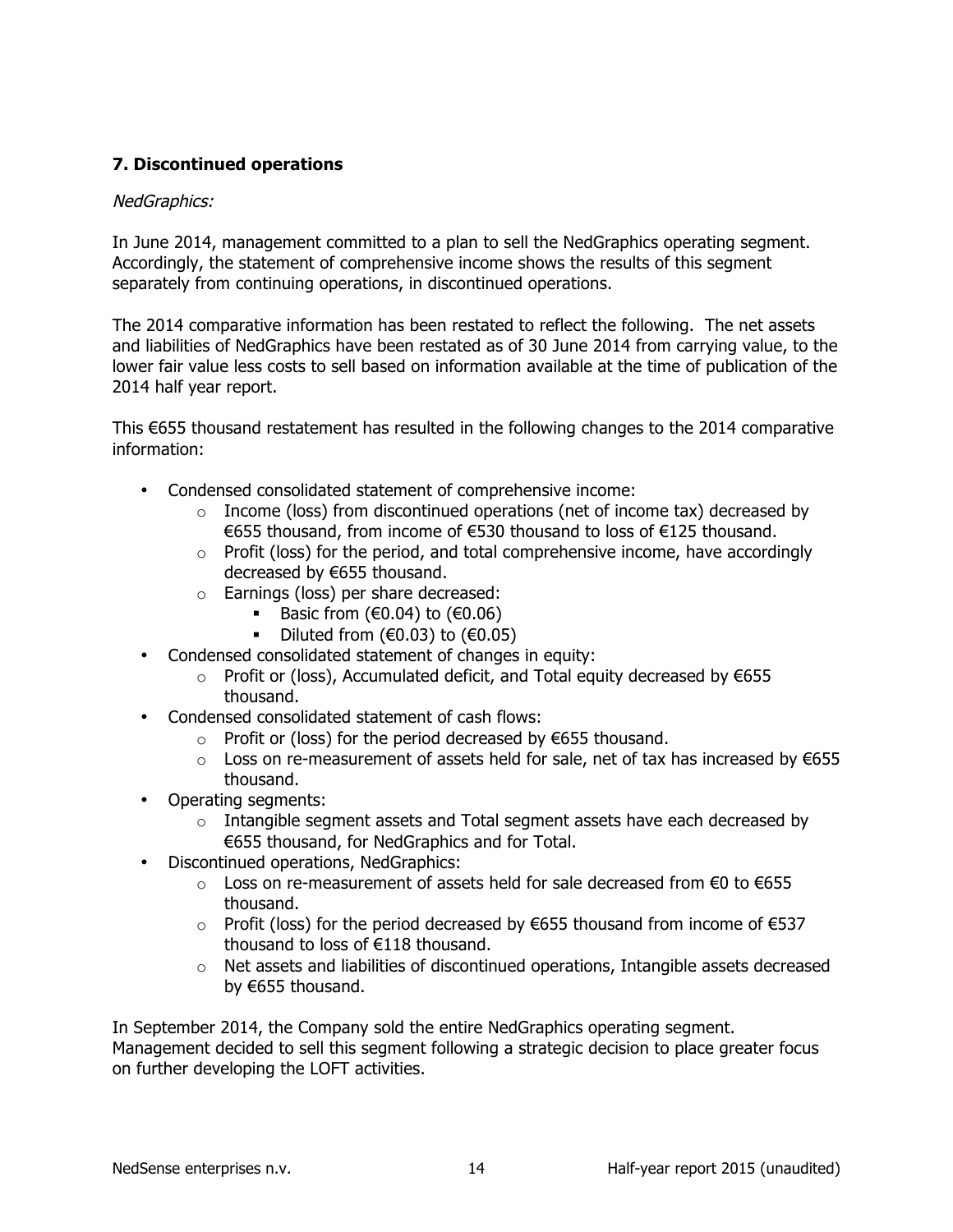The final consideration for the disposal of NedGraphics is now agreed between the Company and the buyer of NedGraphics. Of the €250 thousand to be received as of 31 December 2014, €183.5 thousand was received in the first half of 2015, and the balance of €66.5 thousand was received 1 July 2015.

#### **(a)\$Results\$of\$discontinued\$operation NedGraphics**

For the six months ended 30 June

(in thousands of euros)

|                                                                                                                                 | 2015        | 2014                     |
|---------------------------------------------------------------------------------------------------------------------------------|-------------|--------------------------|
|                                                                                                                                 | 0           | <b>Restated</b><br>4,111 |
| Net revenue<br>Expenses                                                                                                         | 0           | (3, 563)                 |
| <b>Profit (loss) from operations</b>                                                                                            | 0           | 548                      |
|                                                                                                                                 |             |                          |
| Income tax expense                                                                                                              | 0           | (11)                     |
| Profit (loss) from operations, net of tax                                                                                       | $\mathbf 0$ | 537                      |
| Loss on re-measurement of assets held for sale                                                                                  | 0           | (655)                    |
| Income (loss) on disposal of discontinued operation                                                                             | 45          | 0                        |
| Income tax on gain or loss on re-measurement or disposal                                                                        | 0           | 0                        |
| Profit (loss) for the period                                                                                                    | 45          | (118)                    |
|                                                                                                                                 |             |                          |
| Earnings (loss) per share                                                                                                       |             |                          |
| Basic earnings (loss) per share (in euros)                                                                                      | 0.00        | 0.02                     |
| Diluted earnings (loss) per share (in euros)                                                                                    | 0.00        | 0.02                     |
| (b) Cash flows from (used in) discontinued operation NedGraphics<br>For the six months ended 30 June<br>(in thousands of euros) |             |                          |
|                                                                                                                                 | 2015        | 2014                     |
| Net cash flow from (used in) operating activities                                                                               | 0           | 595                      |
| Net cash flow from (used in) investment activities                                                                              | $\pmb{0}$   | (535)                    |
| <b>Change in liquid assets</b>                                                                                                  | $\Omega$    | 60                       |
| (c) Net assets and liabilities of discontinued operation NedGraphics*<br>(in thousands of euros)                                |             |                          |
|                                                                                                                                 | 2015        | 2014                     |
|                                                                                                                                 |             | <b>Restated</b>          |
| Property, plant, and equipment                                                                                                  | 0           | (217)                    |
| Intangible assets                                                                                                               | 0           | (7, 325)                 |
| Inventories                                                                                                                     | 0           | (6)                      |
| Trade and other receivables                                                                                                     | 0           | (2,074)                  |
| Cash and cash equivalents                                                                                                       | 0           | (787)                    |
| Employee benefits                                                                                                               | 0           | 72                       |
| Trade and other payables                                                                                                        | $\bf{0}$    | 1,390                    |
| Deferred income                                                                                                                 | 0           | 2,957                    |
| <b>Net assets and liabilities</b>                                                                                               | $\mathbf 0$ | (5,990)                  |

 $*$ as of 30 June 2015 and 30 June 2014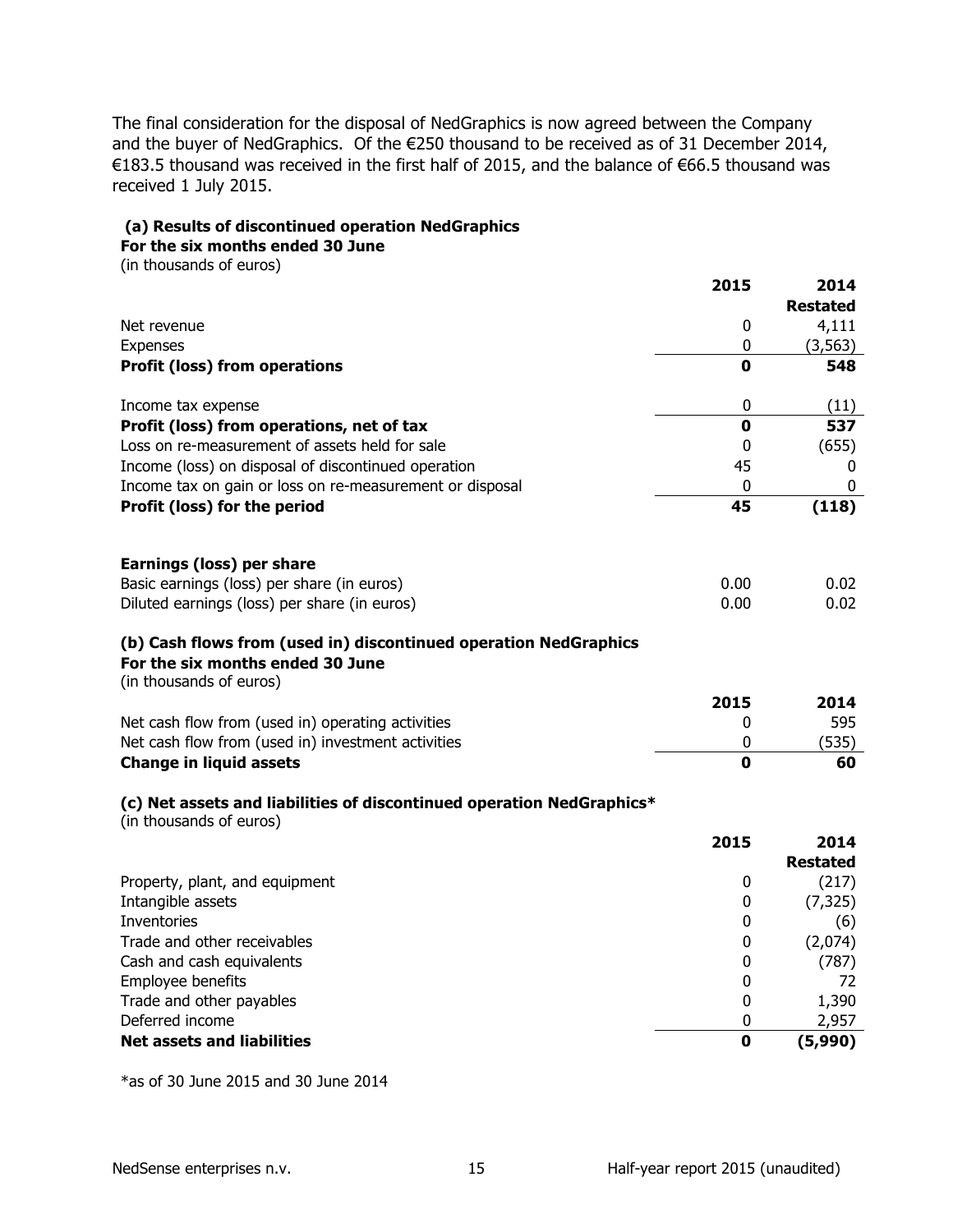#### Dynamics Perspective, Inc.:

In June 2013, the Company decided to discontinue the activities of its wholly owned subsidiary Dynamics Perspective, Inc. (DPI). The decision to discontinue the activities was made to allow the Company to further focus on its core activities. After carefully weighing all options and given current economic conditions, it was determined that continuing the DPI activities was no longer viable.

#### **(a)\$Results\$of\$discontinued\$operation DPI**

#### For the six months ended 30 June

| (in thousands of euros)                                                                                                 |             |      |
|-------------------------------------------------------------------------------------------------------------------------|-------------|------|
|                                                                                                                         | 2015        | 2014 |
| Net revenue                                                                                                             | $\Omega$    | 0    |
| Expenses                                                                                                                | 0           | (7)  |
| <b>Profit (loss) from operations</b>                                                                                    | $\mathbf 0$ | (7)  |
| Income tax expense                                                                                                      | 0           | 0    |
| Profit (loss) from operations, net of tax                                                                               | $\mathbf 0$ | (7)  |
| <b>Earnings (loss) per share</b>                                                                                        |             |      |
| Basic earnings (loss) per share (in euros)                                                                              | 0.00        | 0.00 |
| Diluted earnings (loss) per share (in euros)                                                                            | 0.00        | 0.00 |
| (b) Cash flows from (used in) discontinued operation DPI<br>For the six months ended 30 June<br>(in thousands of euros) |             |      |
|                                                                                                                         | 2015        | 2014 |
| Net cash flow from (used in) operating activities                                                                       | 0           | (8)  |
| <b>Change in liquid assets</b>                                                                                          | $\mathbf 0$ | (8)  |
| (c) Net assets and liabilities of discontinued operation DPI*<br>(in thousands of euros)                                |             |      |
|                                                                                                                         | 2015        | 2014 |
| Trade and other payables                                                                                                | 0           | 27   |
| <b>Net assets and liabilities</b>                                                                                       | $\mathbf 0$ | 27   |

 $*$ as of 30 June 2015 and 30 June 2014

#### **8. Property, plant and equipment**

#### Acquisitions and disposals:

During the six months ended 30 June 2015 the Group acquired assets with a cost of €5 thousand (six months ended 30 June 2014: €50 thousand).

No assets with a carrying amount were disposed of during the six months ended 30 June 2015 (carrying amount disposed of during the six months ended 30 June 2014: none). No gains or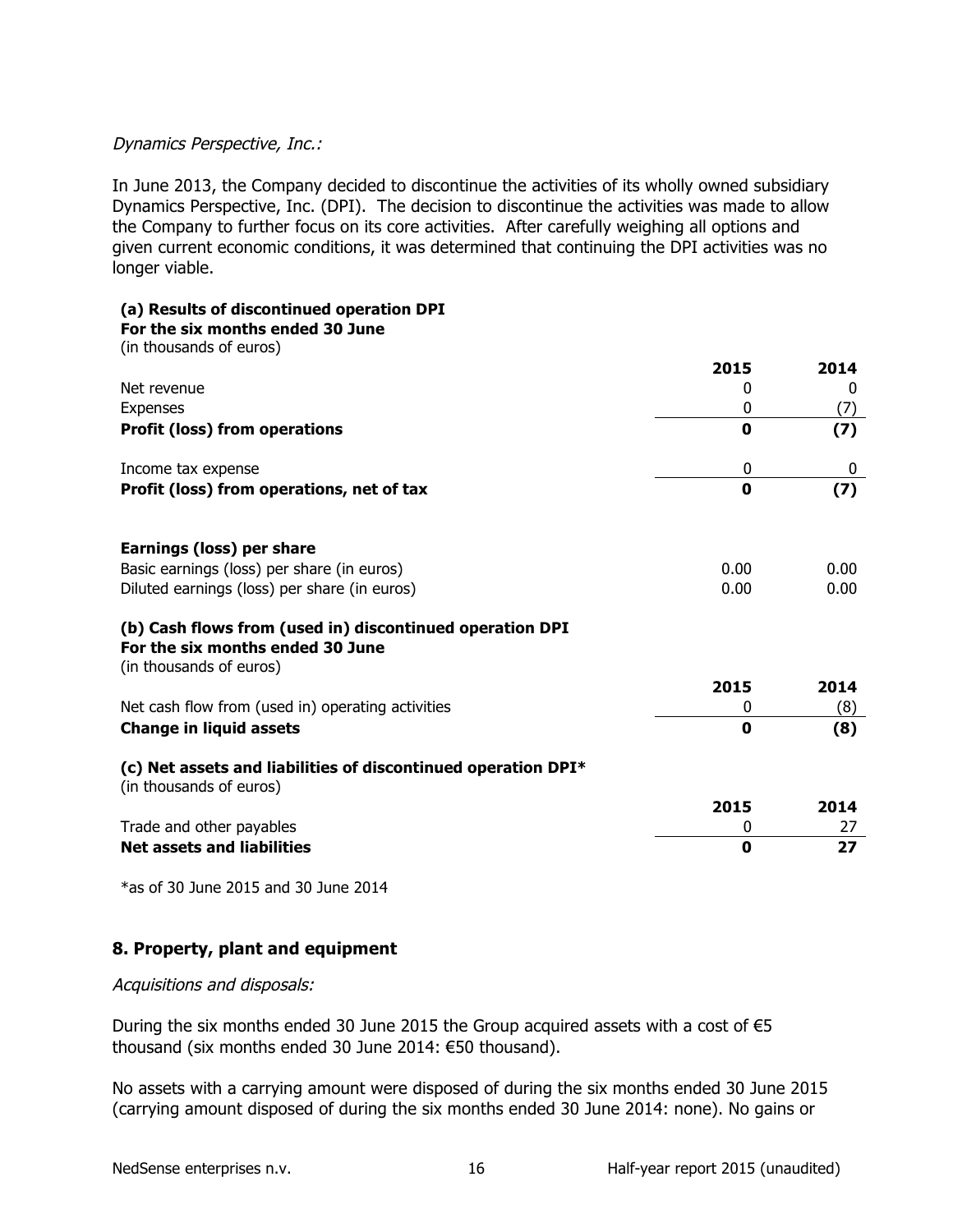losses on disposals were realized during the six months ended 30 June 2015 or 30 June 2014. No assets were transferred to held for sale (six months ended 30 June 2014: €217 thousand).

#### **9. Intangible assets**

Investments for the six months ended 30 June 2015 comprised capitalized production of €550 thousand (six months ended 30 June 2014: €1,176 thousand). Capitalized production included both in-house and third party expenses incurred to develop intangible fixed assets (software). For the six months ended 30 June 2015, such in-house expenses amounted to €366 thousand and third party expenses amounted to €184 thousand (six months ended 30 June 2014: €819 thousand and €357 thousand, respectively). No assets were transferred to held for sale (six months ended 30 June 2014:  $(7.325)$ .

#### **10. Trade and other receivables**

In 2011, management invested  $\epsilon$ 500 thousand in the share capital of the Company. At the same time the Company provided a loan to management of €500 thousand with an interest rate of 2.5%. These loans have been recognized at fair value taking the market interest rate into account (7.5%). Cash flows to be received (at 2.5%) and the total sum have been discounted over the expected life of the loan (4 years). With these assumptions, the value of the receivables at 30 June 2015 is €535 thousand including accrued interest.

On 24 April 2013 the company entered into a subscription agreement with the new investor Nantahala in relation to the investment in new shares by Nantahala. The subscription agreement also contained certain new remuneration arrangements which were conditional to the investment by Nantahala. The arrangements have been approved by General Meeting in June 2013. One of the new remuneration arrangements was that the Investors agreed that the loans of Management members with the company shall be written-off. The Supervisory Board however, has postponed a final decision on the write-off as it seeks to minimize tax consequences of this write-off for both the company and Management Board members personally. No costs for the write-off are recorded as of 30 June 2015.

#### **11. Share capital**

At 30 June 2015, the issued share capital comprised 29,423,232 ordinary shares (31 December) 2014 29,423,232) with nominal value of  $€0.10$ , which have been fully paid up.

#### **12. Loans and borrowings**

#### **Early repayment of debt**

The Company has negotiated early repayment of its convertible loans and government grant.

As a result of these negotiations, 50% or  $€1,800$  thousand of  $€3,600$  thousand of the convertible loans was repaid in the first half of 2015. The remaining €1,800 thousand of these